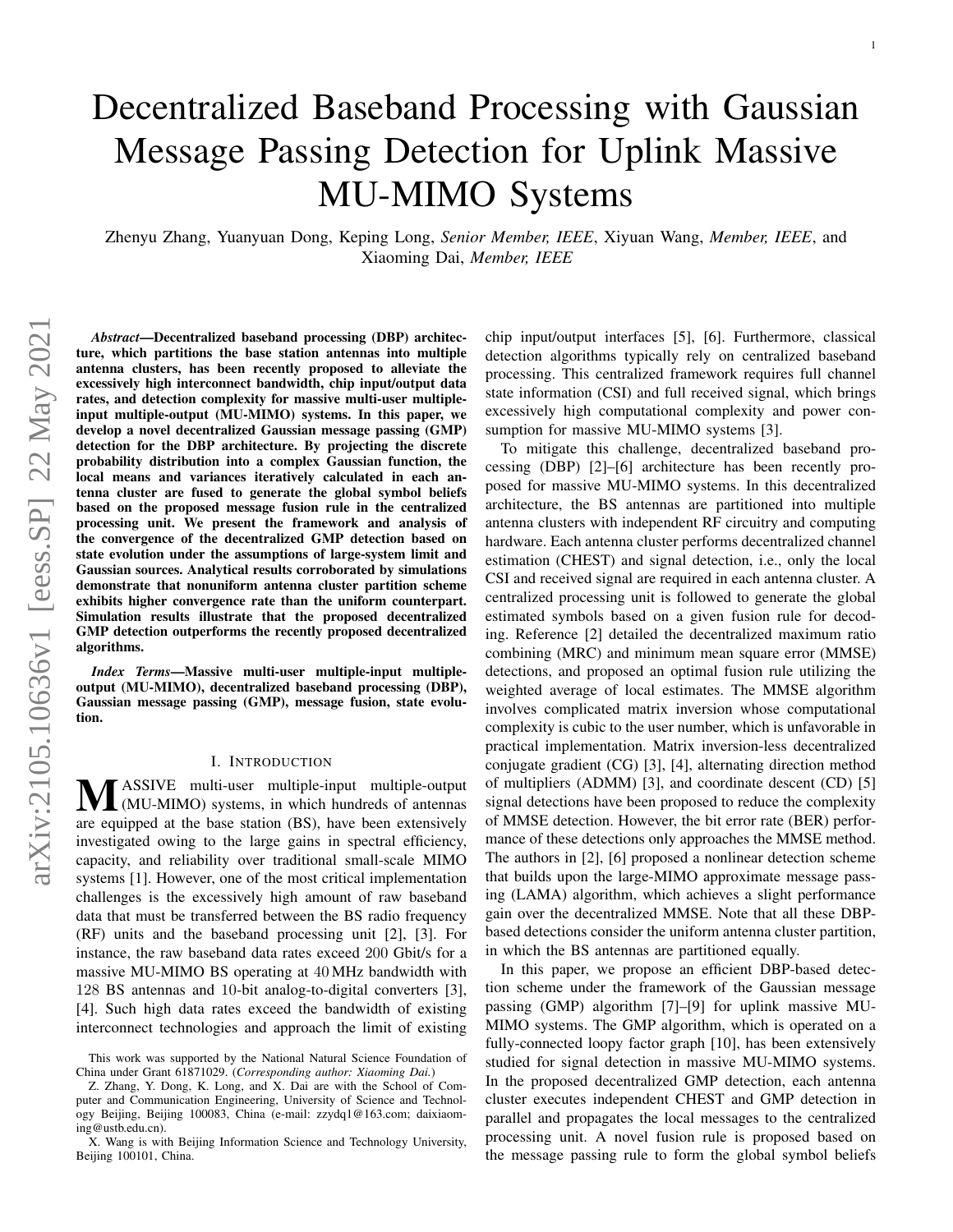and estimated symbols, rather than using the weighted average scheme proposed in [\[2\]](#page-5-1), [\[5\]](#page-5-4). To prove the convergence of the proposed GMP algorithm, the state evolution is adopted to track the variance variation under the assumptions of largesystem limit and Gaussian sources. Furthermore, we analyze the antenna cluster partition scheme and demonstrate that the nonuniform partition results in a smaller symbol belief variance and higher convergence compared with the uniform partition when fixing the antenna cluster number. Numerical results illustrate that the nonuniform antenna cluster partition scheme achieves performance gain over the uniform counterpart. In addition, the proposed decentralized GMP detection outperforms the recently proposed decentralized algorithms and exhibits linear computational complexity.

The remainder of this paper is organized as follows. Section [II](#page-1-0) describes the system model of uplink massive MU-MIMO with DBP architecture. In Section [III,](#page-1-1) we present the proposed decentralized GMP detection. Simulation results are illustrated in Section [IV.](#page-3-0) Finally, conclusions are drawn in Section [V.](#page-4-0)

*Notation*: Boldface uppercase letter X and lowercase letter x denote matrices and column vectors, respectively.  $(.)^T, (.)^H,$  $(.)^{-1}$ , and  $(.)^*$  denote the transpose, conjugate transpose, matrix inversion, and complex conjugate, respectively. N is the set of positive integers.  $I_N$  represents the identity matrix with dimension N.  $x_k$  represents the kth element of x. The *n*th row and *k*th column element of **X** is denoted by  $x_{n,k}$ .  $\mathbb{E}$ [.] represents the expectation operator. The complex Gaussian probability distribution function (PDF) is denoted by  $\mathcal{CN}(x;\mu,\sigma^2) = (\pi\sigma^2)^{-1} \exp\left(-|x-\mu|^2/\sigma^2\right)$  with mean  $\mu$ and variance  $\sigma^2$ .

### II. SYSTEM MODEL

#### <span id="page-1-0"></span>*A. Uplink Massive MU-MIMO Systems*

Consider an uplink massive MU-MIMO system with K single-antenna users simultaneously transmitting to a BS with  $N (N \gg K)$  antennas. The complex baseband input-output relation of the uplink massive MU-MIMO channel is given by

$$
y = Hx + n,\tag{1}
$$

where  $y \in \mathbb{C}^{N \times 1}$  denotes the received signal vector,  $H \in$  $\mathbb{C}^{N \times K}$  is the Rayleigh fading channel matrix whose elements are assumed to be i.i.d. circularly symmetric complex Gaussian distributed with zero mean and unit variance,  $x \in \mathcal{O}^{K \times 1}$ represents the transmitted signal vector whose entries are chosen independently from a power-normalized constellation  $\mathcal{O}$  with  $|\mathcal{O}| = M$ , and  $\mathbf{n} \in \mathbb{C}^{N \times 1}$  models the additive white Gaussian noise vector with zero mean and covariance matrix  $\sigma_n^2 \mathbf{I}_N$ . The receiver is assumed to obtain perfect CSI.

#### *B. Decentralized Baseband Processing*

In the DBP architecture, the  $N$  BS antennas are partitioned into C independent antenna clusters where  $C \in \mathbb{N}$ . The cth antenna cluster is equipped with  $N_c = \omega_c N$  antennas where  $\omega_c \in [0,1], \sum_{c=1}^C \omega_c = 1$ , and  $N_c \in \mathbb{N}$ . Each antenna cluster contains local computing hardware, which executes local RF processing, CHEST, and detection in a decentralized



<span id="page-1-2"></span>Fig. 1. Uplink massive MU-MIMO system with DBP architecture.

fashion. A fusion node fuses the local information passed from each detector and generates the global estimated symbols. By partitioning the received signal vector as  $\mathbf{y} = \begin{bmatrix} \mathbf{y}_1^T, \cdots, \mathbf{y}_C^T \end{bmatrix}^T$ , the local received signal associated with the cth antenna cluster is modeled as [\[2\]](#page-5-1)

$$
y_c = H_c x + n_c, \t\t(2)
$$

where the channel matrix is partitioned row-wise into blocks as  $\mathbf{H} = \left[\mathbf{H}_1^T, \cdots, \mathbf{H}_C^T\right]^T$ , and the noise vector is partitioned as  $\mathbf{n} = [\mathbf{n}_1^T, \cdots, \mathbf{n}_C^T]^T$ . The massive MU-MIMO with DBP architecture is equivalent to the conventional massive MU-MIMO when  $C = 1$ . The block diagram of uplink massive MU-MIMO systems with DBP is depicted in Fig. [1.](#page-1-2)

# <span id="page-1-1"></span>III. DECENTRALIZED GAUSSIAN MESSAGE PASSING DETECTION FOR MASSIVE MU-MIMO

## *A. Decentralized Gaussian Message Passing Detection*

The decentralized GMP detection is operated on a pairwise factor graph [\[10\]](#page-5-8) consisting of the prior nodes (PNs), variable nodes (VNs), sum nodes (SNs), and fusion nodes (FNs), which denote the mapping constraints, users, likelihood functions, and message fusions, respectively. An example of a factor graph for decentralized GMP detection is shown in Fig. [2](#page-2-0) where  $N \times K = 6 \times 3$  and  $C = 2$  with uniform partition. Let  $\mu_{x_k \to f_{c,n}}^t(x_k)$  and  $\mu_{f_{c,n} \to x_k}^t(x_k)$  denote the messages sent from the kth  $(k = 1, \dots, K)$  VN to the nth  $(n = 1, \dots, N_c)$ SN in the cth  $(c = 1, \dots, C)$  antenna cluster at the tth  $(t =$  $1, \dots, T$ ) iteration and in the opposite direction, respectively, where  $T$  is the maximum number of iterations. Based on the sum-product algorithm, the message updating rules are given by [\[7\]](#page-5-6), [\[10\]](#page-5-8)

<span id="page-1-4"></span>
$$
\mu_{x_k \to f_{c,n}}^t(x_k) = \mu_{\phi_k \to x_k}(x_k) \prod_{n' \neq n} \mu_{f_{c,n'} \to x_k}^{t-1}(x_k), \quad (3)
$$

<span id="page-1-3"></span>
$$
\mu_{f_{c,n}\to x_k}^t(x_k) = \sum_{\mathbf{x}\backslash x_k} f_{c,n}(y_{c,n}|\mathbf{x}) \prod_{k'\neq k} \mu_{x_{k'}\to f_{c,n}}^t(x_{k'}), \quad (4)
$$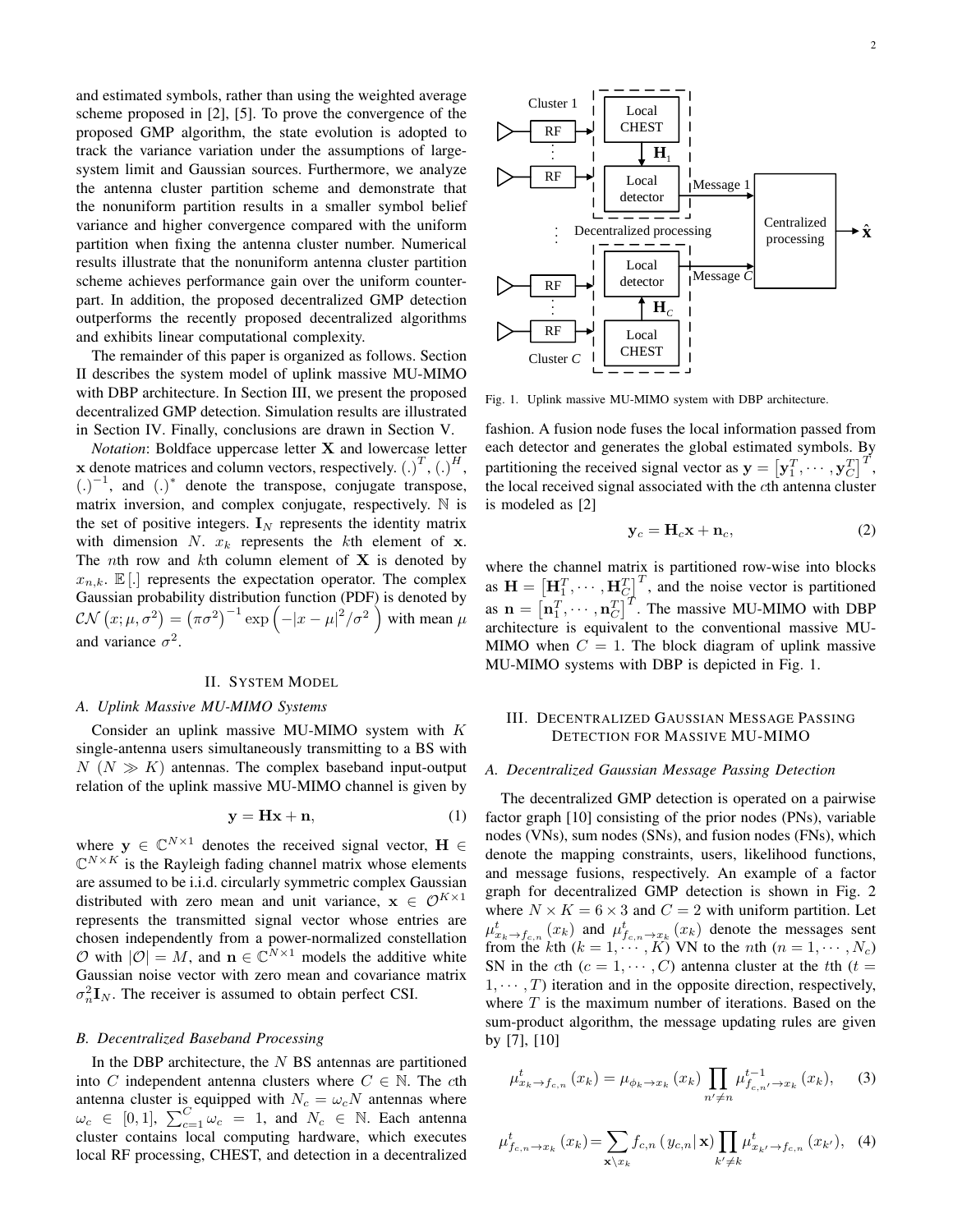

<span id="page-2-0"></span>Fig. 2. Factor graph of decentralized GMP detection for  $N \times K = 6 \times 3$ and  $C = 2$  with uniform partition.

where  $\mathbf{x}\backslash x_k$  denotes all the enumerations of x except for  $x_k$ . The *a priori* probability is given by  $\mu_{\phi_k \to x_k}^t(x_k) = 1/M$  and the likelihood function is expressed as

$$
f_{c,n}(y_{c,n}|\mathbf{x}) = \frac{1}{\pi \sigma_n^2} \exp\left(-\frac{1}{\sigma_n^2} \left| y_{c,n} - \sum_k h_{c,n,k} x_k \right|^2 \right), \tag{5}
$$

where  $y_{c,n}$  denotes the *n*th element of  $y_c$ , and  $h_{c,n,k}$  denotes the complex channel coefficient from the  $k$ th user to the nth BS antenna in the cth antenna cluster. We next concentrate on the decentralized GMP detection in the cth antenna cluster.

At the VNs, the summation in [\(4\)](#page-1-3) contains a global search over the joint space of constellation  $\mathcal O$  of all users except for the kth user, which results in exponential computational complexity. To alleviate the computational complexity,  $x_k$  is considered as a continuous random variable and the message  $\mu_{f_{c,n}\to x_k}^t(x_k)$  is approximated as a complex Gaussian PDF  $\mathcal{CN}\left(h_{c,n,k}x_k; m_{f_{c,n}\to x_k}^t, v_{f_{c,n}\to x_k}^t\right)$ . According to the product rule of complex Gaussian PDFs [\[11\]](#page-5-9), the message passing in [\(3\)](#page-1-4) is thus computed as

<span id="page-2-1"></span>
$$
\mu_{x_k \to f_{c,n}}^t(x_k) \approx \mu_{\phi_k \to x_k}(x_k) \mathcal{CN}\left(x_k; z_{x_k \to f_{c,n}}^{t-1}, \gamma_{x_k \to f_{c,n}}^{t-1}\right). \tag{6}
$$

The variance and mean are calculated as

<span id="page-2-2"></span>
$$
\frac{1}{\gamma_{x_k \to f_{c,n}}^{t-1}} = \sum_{n' \neq n} \frac{|h_{c,n',k}|^2}{v_{f_{c,n'} \to x_k}^t},\tag{7}
$$

<span id="page-2-3"></span>
$$
\frac{z_{x_k \to f_{c,n}}^{t-1}}{\gamma_{x_k \to f_{c,n}}^{t-1}} = \sum_{n' \neq n} \frac{h_{c,n',k}^* m_{f_{c,n'} \to x_k}^{t-1}}{v_{f_{c,n'} \to x_k}^{t-1}},
$$
(8)

where  $m_{f_{c,n}\to x_k}^0 = 0$  and  $v_{f_{c,n}\to x_k}^0 \to +\infty$  are initialized. The message  $\mu_{x_k \to f_{c,n}}^t(x_k)$  is also approximated as a complex Gaussian PDF by minimizing the KL divergence  $D_{KL}\left(\mu_{x_k \to f_{c,n}}^t(x_k) || \mathcal{CN}\left(x_k; m_{x_k \to f_{c,n}}^t, v_{x_k \to f_{c,n}}^t\right)\right)$ for arbitrary prior probability. The mean and variance propagated from VN to SN are obtained via moment matching

<span id="page-2-4"></span>
$$
m_{x_k \to f_{c,n}}^t = \sum_{\alpha \in \mathcal{O}} \alpha \mu_{x_k \to f_{c,n}}^t (x_k = \alpha), \tag{9}
$$

<span id="page-2-5"></span>
$$
v_{x_k \to f_{c,n}}^t = \sum_{\alpha \in \mathcal{O}} |\alpha|^2 \mu_{x_k \to f_{c,n}}^t (x_k = \alpha) - \left| m_{x_k \to f_{c,n}}^t \right|^2.
$$
 (10)

 $x_1 \leftrightarrow (x_2)$  At the SNs, the mean and variance propagated from SN to VN are calculated as [\[8\]](#page-5-10)

<span id="page-2-6"></span>
$$
m_{f_{c,n}\to x_k}^t = y_{c,n} - \sum_{k'\neq k} h_{c,n,k'} m_{x_{k'}\to f_{c,n}}^t,\qquad(11)
$$

<span id="page-2-7"></span>
$$
v_{f_{c,n}\to x_k}^t = \sigma_n^2 + \sum_{k'\neq k} |h_{c,n,k'}|^2 v_{x_{k'}\to f_{c,n}}^t.
$$
 (12)

 $x_3$   $\leftarrow$   $\varphi_3$  | process is terminated, the FNs collect the local multiplicative  $\widetilde{\varphi_3}$   $\longrightarrow$   $\widetilde{\chi_2}$   $\longleftarrow$   $\widetilde{\chi_3}$   $\longleftarrow$   $\widetilde{\chi_4}$   $\widetilde{\varphi_3}$  process is terminated, the FNs collect the local multiplicative messages  $\sum_n \mu_{f_{c,n}\to x_k}^T(x_k)$ , i.e., the local means  $m_{f_{c,n}\to x_k}^T$ . The means and variances are iteratively propagated between VNs and SNs until  $T$  is reached. When the iterative detection and variances  $v_{f_{c,n}\to x_k}^T$  from all the antenna clusters to form the global estimation.

> At the FNs, the  $k$ th VN gathers information from its input (the kth PN) and the SNs of all the antenna clusters to calculate the global symbol belief  $\mu_{x_k}(x_k)$ , i.e., the *a posteriori* probability. The global symbol belief is given by

<span id="page-2-8"></span>
$$
\mu_{x_k}(x_k) \propto \mu_{\phi_k \to x_k}(x_k) \prod_c \prod_n \mu_{f_{c,n} \to x_k}^T (x_k)
$$
\n
$$
\propto \mu_{\phi_k \to x_k}(x_k) \mathcal{CN}(x_k; z_k, \gamma_k),
$$
\n(13)

where the variance and mean are computed as

<span id="page-2-9"></span>
$$
\frac{1}{\gamma_k} = \sum_c \sum_n \frac{|h_{c,n,k}|^2}{v_{f_{c,n}\to x_k}^T},
$$
\n(14)

<span id="page-2-10"></span>
$$
\frac{z_k}{\gamma_k} = \sum_c \sum_n \frac{h_{c,n,k}^* m_{f_{c,n} \to x_k}^T}{v_{f_{c,n} \to x_k}^T}.
$$
 (15)

The global symbol belief is then normalized as

<span id="page-2-11"></span>
$$
\mu_{x_k}(x_k = \alpha) = \frac{\mu_{\phi_k \to x_k}(x_k = \alpha) \mathcal{CN}(x_k = \alpha; z_k, \gamma_k)}{\sum_{\alpha' \in \mathcal{O}} \mu_{\phi_k \to x_k}(x_k = \alpha') \mathcal{CN}(x_k = \alpha'; z_k, \gamma_k)},\tag{16}
$$

and the global estimated soft symbol is calculated as

<span id="page-2-12"></span>
$$
\hat{x}_k = \sum_{\alpha \in \mathcal{O}} \alpha \mu_{x_k} \left( x_k = \alpha \right). \tag{17}
$$

The proposed decentralized GMP detection for uplink massive MU-MIMO systems is summarized in Algorithm [1.](#page-3-1)

#### *B. State Evolution Analysis*

To analyze the state evolution of the proposed decentralized GMP detection, we concentrate on the large-system limit (i.e.,  $N \to \infty$ , fixing the system ratio  $K/N$ , and fixing C) and Gaussian sources (i.e.,  $\mathbf{x} \sim \mathcal{CN}\left(0, \sigma_x^2 \mathbf{I}_K\right)$ ). With the symmetry of all the variances [\[8\]](#page-5-10), [\[9\]](#page-5-7) in the cth antenna cluster, we assume  $\lim_{t\to+\infty} v_{x_k\to f_{c,n}}^t = v_{x\to f}^c$ ,  $\lim_{t\to+\infty} v_{f_{c,n}\to x_k}^t = v_{f\to x}^c$ , and  $\mathbb{E}\left[\left|h_{c,n,k}\right|^2\right] \approx 1 \text{ for } \forall k \in \{1, \cdots, K\} \text{ and } \forall n \in \{1, \cdots, N_c\}$ in the large-system limit. When Gaussian sources are assumed, the variance  $v_{x_k \to f_{c,n}}^t$  of  $\mu_{x_k \to f_{c,n}}^t(x_k)$  [\(6\)](#page-2-1) is computed as

<span id="page-2-13"></span>
$$
\frac{1}{v_{x_k \to f_{c,n}}^t} = \frac{1}{\sigma_x^2} + \sum_{n' \neq n} \frac{|h_{c,n',k}|^2}{v_{f_{c,n'} \to x_k}^t}.
$$
 (18)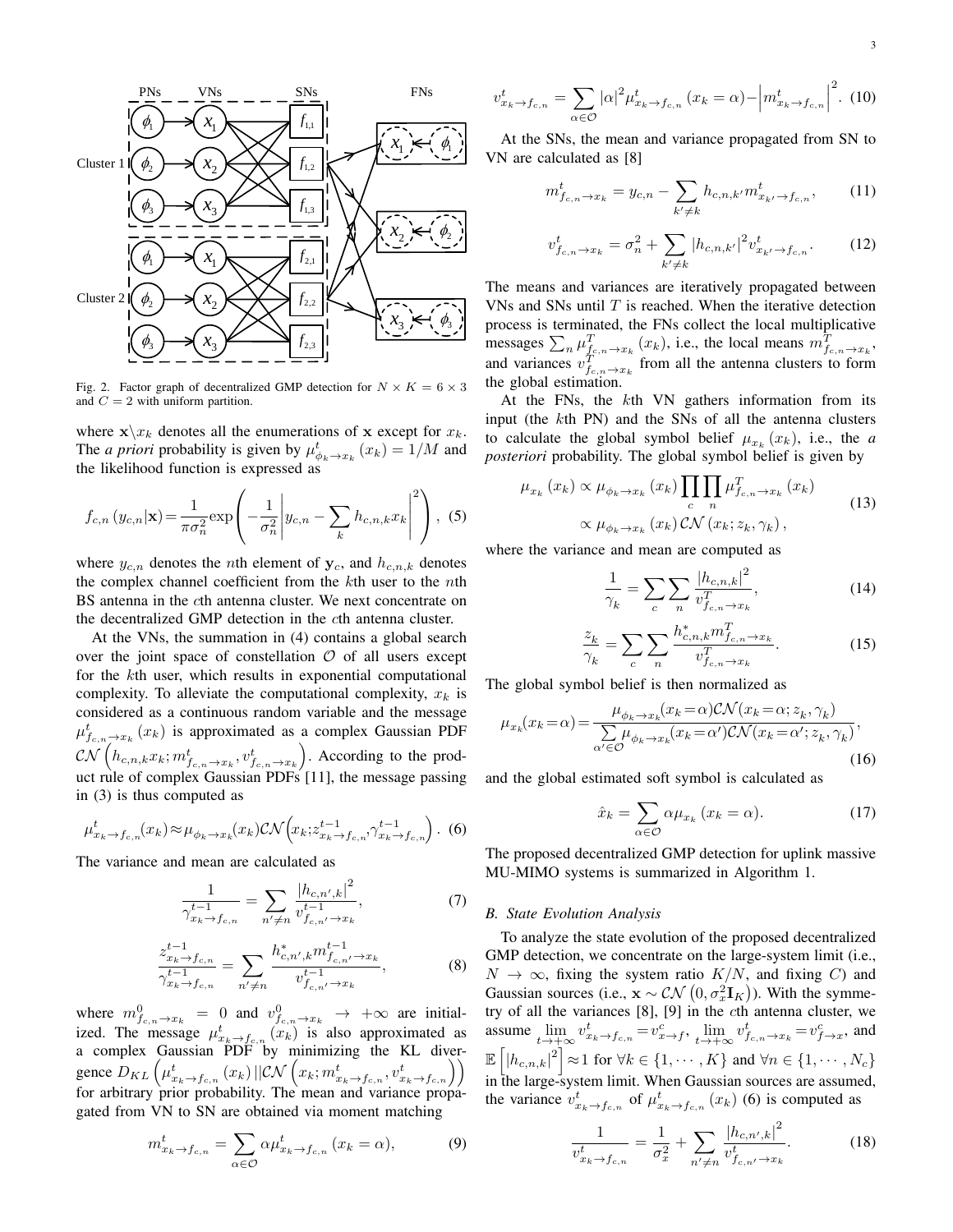<span id="page-3-1"></span>Algorithm 1 The Proposed Decentralized GMP Detection

1: Input:  $y_c$ ,  $H_c$ ,  $\sigma_n^2$ ,  $\omega_c$ ,  $T$ 2: Initialization:  $m_{f_{c,n}\to x_k}^0 = 0$ ,  $v_{f_{c,n}\to x_k}^0 \to +\infty$ 

- 3: Decentralized processing in each antenna cluster:
- 4: for  $c = 1, \cdots, C$  do
- 5: for  $t = 1, \cdots, T$  do
- 6: Compute  $\mu_{x_k \to f_{c,n}}^t(x_k)$  for each k and n via [\(6\)](#page-2-1), [\(7\)](#page-2-2), and [\(8\)](#page-2-3).
- 7: Compute  $m_{x_k \to f_{c,n}}^t$  and  $v_{x_k \to f_{c,n}}^t$  for each k and  $n$  via [\(9\)](#page-2-4) and [\(10\)](#page-2-5).
- 8: Compute  $m_{f_{c,n}\to x_k}^t$  and  $v_{f_{c,n}\to x_k}^t$  for each k and  $n$  via [\(11\)](#page-2-6) and [\(12\)](#page-2-7).
- 9: end for
- 10: end for
- 11: Centralized processing based on message fusion rule: 12: for  $k = 1, \dots, K$  do
- 13: Compute  $\mu_{x_k}$   $(x_k = \alpha)$  for each  $\alpha \in \mathcal{O}$  via [\(13\)](#page-2-8), [\(14\)](#page-2-9), [\(15\)](#page-2-10), and [\(16\)](#page-2-11).
- 14: Compute  $\hat{x}_k$  via [\(17\)](#page-2-12).
- 15: end for
- 16: **Output:**  $\hat{\mathbf{x}} = [\hat{x}_1, \hat{x}_2, \cdots \hat{x}_K]$

When  $t \to +\infty$ , taking the expectations of [\(12\)](#page-2-7) and [\(18\)](#page-2-13) results in [\[8\]](#page-5-10)

<span id="page-3-2"></span>
$$
v_{f \to x}^c = \sigma_n^2 + K v_{x \to f}^c,\tag{19}
$$

<span id="page-3-3"></span>
$$
\frac{1}{v_{x \to f}^c} = \frac{1}{\sigma_x^2} + \frac{\omega_c N}{v_{f \to x}^c}.
$$
 (20)

Combining [\(19\)](#page-3-2) and [\(20\)](#page-3-3), we have the following equation

$$
v_{f \to x}^c{}^2 + \left(\omega_c N \sigma_x^2 - K \sigma_x^2 - \sigma_n^2\right) v_{f \to x}^c - \omega_c N \sigma_x^2 \sigma_n^2 = 0. \tag{21}
$$

The fix point is computed as the positive solution

$$
v_{f \to x}^c = \frac{K\sigma_x^2 - \omega_c N\sigma_x^2 + \sigma_n^2 + \sqrt{(\omega_c N\sigma_x^2 - K\sigma_x^2 + \sigma_n^2)^2 + 4K\sigma_x^2\sigma_n^2}}{2}.
$$
\n(22)

When considering Gaussian sources, the global symbol belief is also a Gaussian function whose variance  $v$  is calculated as

$$
\frac{1}{v} = \frac{1}{\sigma_x^2} + \sum_c \frac{\omega_c N}{v_{f \to x}^c} = \frac{1}{\sigma_x^2} + \sum_c \frac{2\omega_c N}{K\sigma_x^2 - \omega_c N\sigma_x^2 + \sigma_n^2 + \sqrt{(\omega_c N\sigma_x^2 - K\sigma_x^2 + \sigma_n^2)^2 + 4K\sigma_x^2\sigma_n^2}}.
$$
\n(23)

# *C. Partition Scheme of the Antenna Clusters*

The variance of the symbol belief affects the convergence rate of the proposed decentralized GMP detection. A smaller variance results in a larger probability for the most probable constellation symbol, which accelerates the convergence rate of the symbol belief. We define the function  $f(x)$  as

$$
f(x) = \frac{2xN}{K\sigma_x^2 - xN\sigma_x^2 + \sigma_n^2 + \sqrt{(xN\sigma_x^2 - K\sigma_x^2 + \sigma_n^2)^2 + 4K\sigma_x^2\sigma_n^2}},
$$
\n(24)

TABLE I COMPUTATIONAL COMPLEXITY.

<span id="page-3-5"></span>

| Algorithms  | Number of complex multiplications                                   |
|-------------|---------------------------------------------------------------------|
| <b>GMP</b>  | $(6MTN + 8TN + N + 5M)K$                                            |
| LAMA        | $(N+CT) K^2 + (N+5CMT+2CT+3C) K$                                    |
| <b>MMSE</b> | $\frac{10}{3}CK^3 + (N + \frac{7}{2}C) K^2 + (N + \frac{13}{6}C) K$ |
| <b>MRC</b>  | $CK^{3} + (N + 3C) K^{2} + (N + 5C) K$                              |



<span id="page-3-6"></span>Fig. 3. Variance variation of symbol beliefs versus  $\omega$  at SNR = 0 dB where  $K = 16$  and  $C = 3$  with uniform partition.

where  $x \in [0, 1]$ . Note that  $f(x)$  is convex in x as the second order derivative  $f''(x) > 0$ . According to the Jensen inequality, we obtain that

<span id="page-3-4"></span>
$$
\frac{1}{C} \sum_{c=1}^{C} f(\omega_c) \ge f\left(\frac{1}{C} \sum_{c=1}^{C} \omega_c\right),\tag{25}
$$

where equality holds if  $\omega_1 = \omega_2 = \cdots = \omega_C$ . This indicates that the uniform partition results in the slowest convergence rate of the symbol belief. From [\(25\)](#page-3-4) we obtain  $\sum_{c=1}^{C} f(\omega_c) \geq$  $Cf(1/C)$ . We define the function  $g(x) = f(x)/x$ . Note that  $g(x)$  is monotonically increased with the increase of x as the first order derivative  $g'(x) > 0$ . This indicates that a smaller number of antenna clusters results in a faster convergence rate of the symbol belief when using the uniform partition.

## *D. Computational Complexity Analysis*

The computational complexity is analyzed in terms of the required number of complex multiplications. The complexity of the decentralized processing is  $NK + 8TNK + 6MTNK$ while the centralized processing requires  $5MK$  complex multiplications. The computational complexity of the proposed decentralized GMP detection and the recently proposed decentralized algorithms is summarized in Table [I.](#page-3-5)

## IV. SIMULATION RESULTS

<span id="page-3-0"></span>In this section, we evaluate the BER performance and computational complexity of the proposed decentralized GMP detection. The recently proposed decentralized LAMA, MMSE,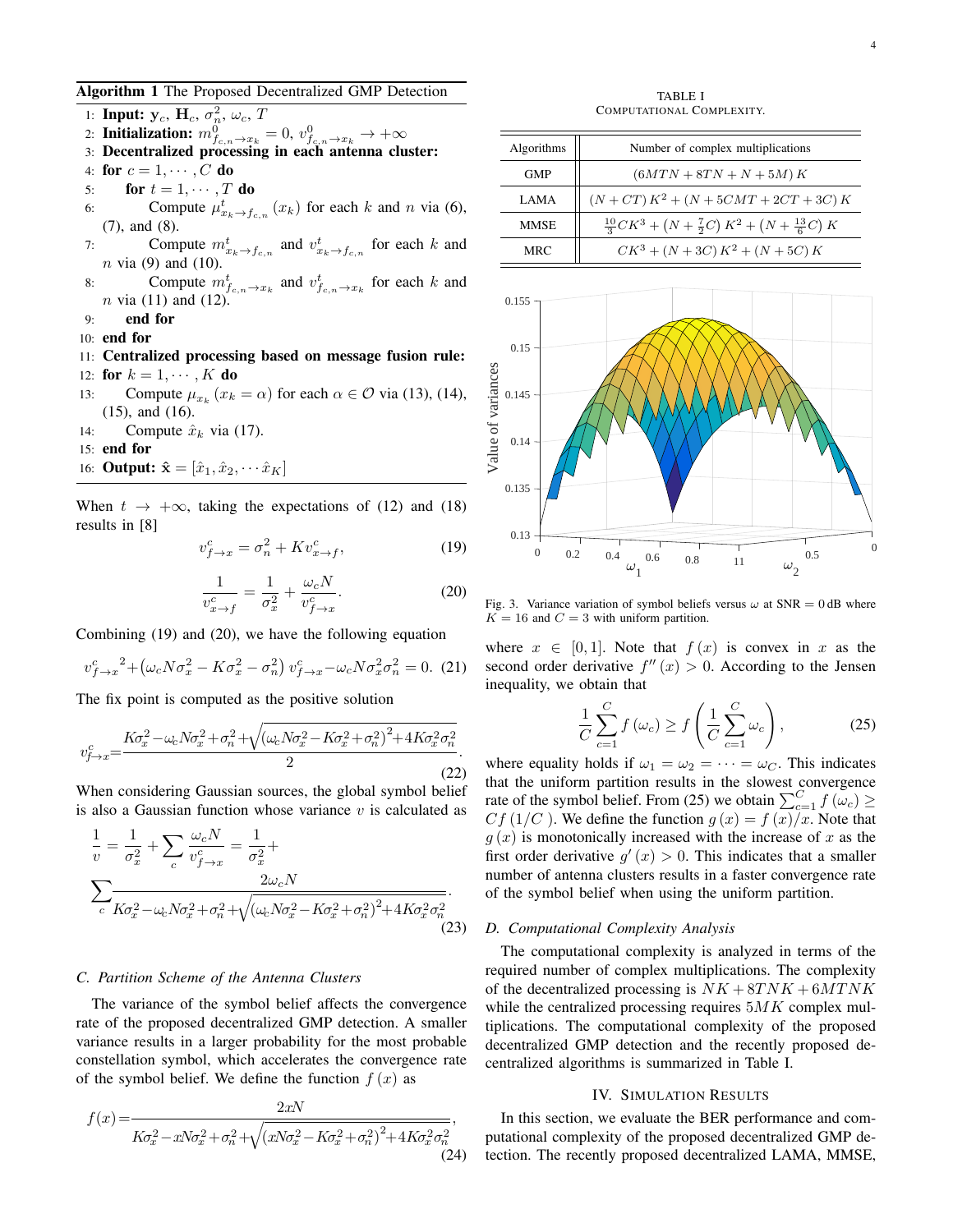

<span id="page-4-1"></span>Fig. 4. BER performance of the decentralized GMP detection for different antenna cluster partition schemes where  $K = 16$ .



<span id="page-4-2"></span>Fig. 5. BER performance of detection algorithms where  $K = 8$  and  $C = 3$ with uniform partition.

and MRC algorithms are compared as benchmarks. The BS is equipped with  $N = 120$  antennas. The convolutional code of rate  $1/2$  is adopted. The maximum number of iterations for the decentralized GMP and LAMA methods is set as  $T = 5$ .

Fig. [3](#page-3-6) shows the variance variation of symbol beliefs versus  $\omega$  at SNR = 0 dB, where  $K = 16$  and  $C = 3$  with uniform partition. This figure further illustrates that the uniform partition leads to the largest variances. Fig. [4](#page-4-1) evaluates the BER performance of the proposed decentralized GMP detection with different antenna cluster partition schemes for  $C = 3$ . The decentralized processing with nonuniform antenna cluster partition outperforms the uniform counterpart and approaches the centralized processing with acceptable performance loss.

To prove the efficiency of the proposed decentralized GMP detection, the BER performance comparison with the state-ofthe-art decentralized algorithms is evaluated in equally-sized antenna clusters which are desirable in practice as the uniform partition minimizes the interconnect or chip input/output bandwidth as well as the computational complexity per computing



<span id="page-4-3"></span>Fig. 6. BER performance of detection algorithms where  $K = 16$  and  $C = 3$ with uniform partition.



<span id="page-4-4"></span>Fig. 7. Computational complexity comparison where  $C = 3$  and QPSK.

fabric [\[2\]](#page-5-1). Fig. [5](#page-4-2) and Fig. [6](#page-4-3) illustrate that the proposed decentralized GMP detection outperforms the other methods, especially for high modulation order and large number of user. For example, the decentralized GMP achieves gains of nearly 1.1 dB and 2.1 dB over the decentralized MMSE and LAMA at BER of  $10^{-3}$ , respectively, for  $K = 16$  and 16QAM.

Fig. [7](#page-4-4) presents the complexity comparison which shows that the proposed decentralized GMP detection behaves linear complexity with the increase of user number. This indicates that the implementation of the proposed algorithm exhibits hardwarefriendly complexity in the case of massive connection.

#### V. CONCLUSION

<span id="page-4-0"></span>This paper proposed a novel decentralized GMP detection for uplink massive MU-MIMO systems with DBP. The centralized processing executes the message fusion by gathering the local messages propagated from each antenna cluster in parallel. The convergence of the proposed algorithm is characterized by state evolution under the assumptions of large-system limit and Gaussian sources. We demonstrated